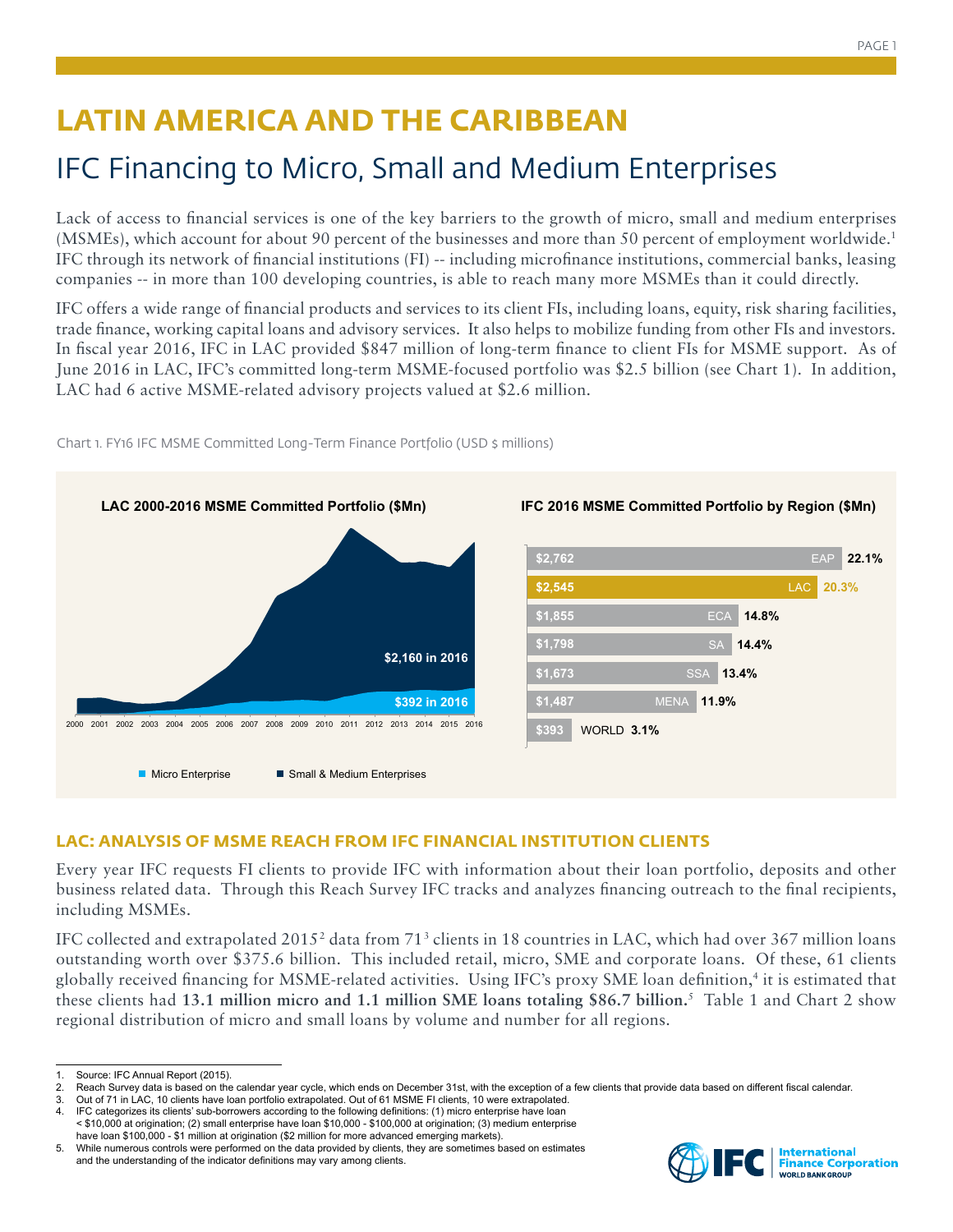

Table 1: IFC FI Clients' Micro and SME Outstanding Loan Portfolio by Region, 2015

| <b>Region</b>                          | Micro Loans |             | <b>SME Loans</b> |             | <b>MSME Loans</b> |             |
|----------------------------------------|-------------|-------------|------------------|-------------|-------------------|-------------|
|                                        | # Millions  | \$ Billions | # Millions       | \$ Billions | # Millions        | \$ Billions |
| East Asia and the Pacific              | 9.8         | 30.2        | 4.0              | 154.7       | 13.9              | 184.8       |
| Europe and Central Asia                | 4.2         | 7.3         | 1.4              | 56.0        | 5.5               | 63.4        |
| <b>Latin America and the Caribbean</b> | 13.1        | 9.4         | 1.1              | 77.3        | 14.3              | 86.7        |
| Middle East and North Africa           | 2.5         | 2.6         | 0.1              | 13.5        | 2.7               | 16.1        |
| South Asia                             | 18.8        | 8.6         | 0.8              | 34.9        | 19.6              | 43.5        |
| Sub-Saharan Africa                     | 2.7         | 1.5         | 0.1              | 7.2         | 2.8               | 8.7         |
| <b>Total Loans</b>                     | 51.2        | 59.5        | 7.6              | 343.7       | 58.8              | 403.2       |

Chart 2: IFC FI Clients' Micro and SME Outstanding Loan Portfolio Distribution (%), 2015



#### **LAC: IFC CLIENTS' MSME LOAN PORTFOLIO BY TYPE OF IFC ENGAGEMENT**

IFC places its MSME clients in two categories: FIs supported by IFC in the area of microfinance – clients with microfinance-focused engagements; and FIs supported by IFC in the area of SME financing – clients with SME-focused engagements. In 2015, IFC collected or extrapolated data from 17 microfinance and 44 SME-focused engagements in LAC. SME-focused clients funded about 80 percent of the total number of micro loans representing 71 percent of the total funding for the microenterprises. The microfinance focused clients also crossed over to SME with 11 percent of the number of SME loans and 4 percent of the total volume. In addition, 29 percent of clients with microfinancefocused engagement and 23 percent with SME-focused ones received advisory services.



PAGE 2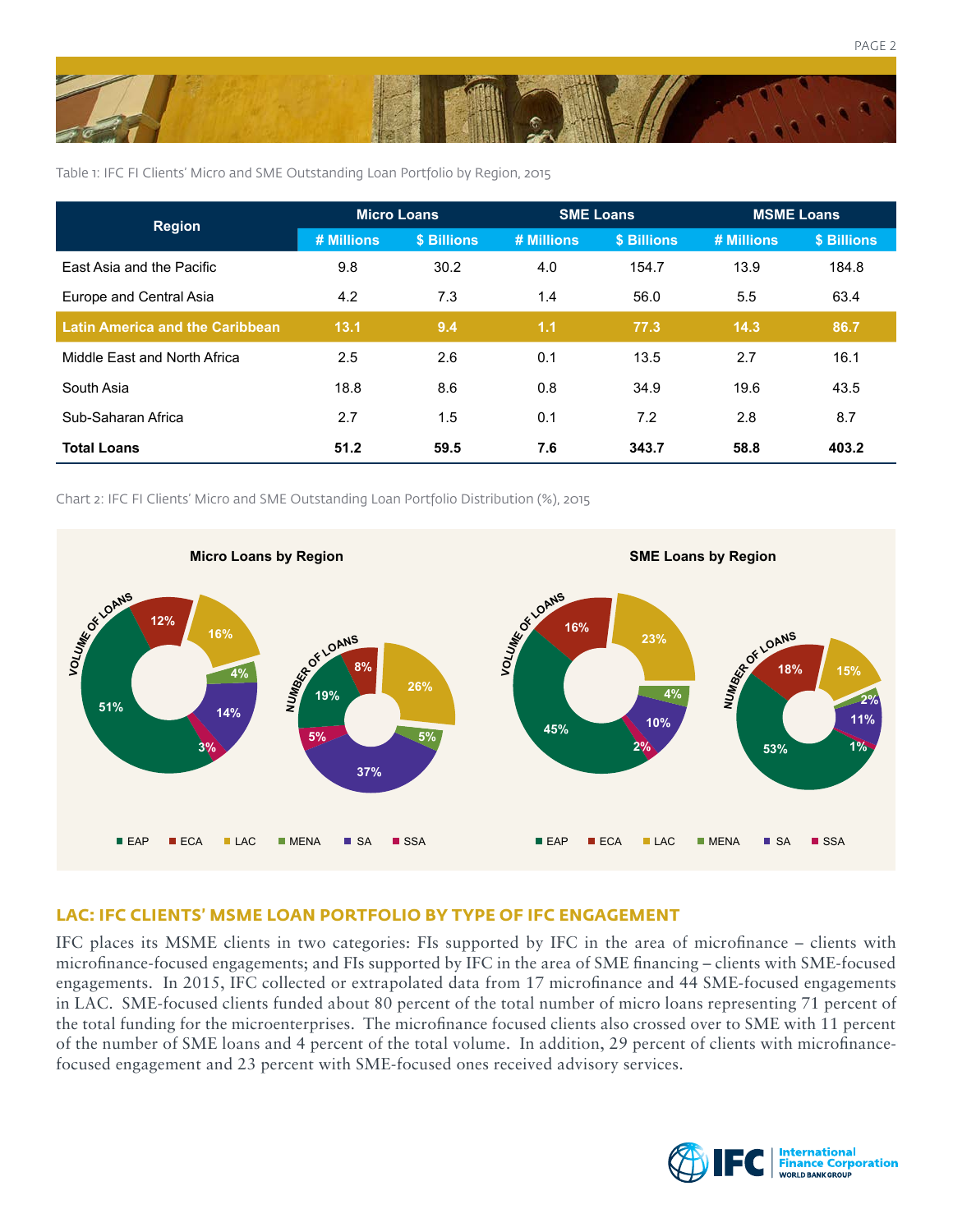

Table 2: Microfinance-Focused Engagements in LAC<sup>6</sup> Table 3: SME-Focused Engagements in LAC7

|              | <b>Outstanding</b><br><b>Loan Portfolio</b> |                   | Average<br><b>Loan Size</b> | <b>NPLs</b> |                                  | Outstanding<br><b>Loan Portfolio</b> |      | <b>Average</b><br><b>Loan Size</b> | <b>NPLs</b> |
|--------------|---------------------------------------------|-------------------|-----------------------------|-------------|----------------------------------|--------------------------------------|------|------------------------------------|-------------|
| Loan Type    | # Millions                                  | <b>S Billions</b> |                             | $\%$        | Loan Type # Millions \$ Billions |                                      |      |                                    | %           |
| Micro        | 2.6                                         | 2.7               | 1.022                       | 2.4%        | Micro                            | 10.5                                 | 6.7  | 567                                | 4.8%        |
| <b>SME</b>   | 0.1                                         | 3.2               | 26.148                      | 2.7%        | <b>SME</b>                       | 1.0                                  | 74.1 | 78.473                             | 2.4%        |
| <b>Total</b> | 2.8                                         | 5.9               | 2,188                       | 2.6%        | Total                            | 11.5                                 | 80.8 | 6.259                              | 2.6%        |

The clients receiving microfinance focused financing and services reported low non-performing loan (NPL) levels, especially for the micro loans – about 2.4 percent. The NPL level was also at 2.4 percent for the SME loan type among clients with SME-focused engagements.

#### **LAC: IFC CLIENTS' LOANS TO WOMEN AND WOMEN-OWNED SMES**

Gender equality is a fundamental condition for a prosperous and sustainable world; however, in many countries women have lower access to education, employment, business opportunities and financial services, as well as unequal social status and rights. The annual estimated credit gap for women-owned SMEs is about \$260-320 billion.<sup>8</sup>

To address this challenge, IFC launched Banking on Women Program that promotes financing for women-owned SMEs. In addition, recently IFC requested clients to report on their loan portfolios to women-owned enterprises. In 2015, 26 IFC FI clients provided gender-disaggregated data in LAC. These clients provided more than half of total micro loans by number to women, and 19 percent of total SME loans by number to women-owned firms<sup>9</sup> (see Table 4).

**Number of Loans to Women Total Volume of Loans to Women Number of Loans to Women Total Volume of Loans to Women NPLs Loan Type # '000 \$ Millions % Of total % Of total %** Micro 1,583.8 1,612.01 55.8% 46.4% 3.0% 3.0% SME 57.1 1,467.06 19.3% 10.7% 2.6%

Table 4: LAC: IFC FI Clients' Loans to Women and Women-owned SMEs

#### **LAC: MSME LOAN PORTFOLIO GROWTH AND DYNAMICS**

The volume of micro and SME loans by IFC's portfolio of MSME client FIs has grown consistently over time. Three main factors influence MSME loan portfolio growth: 1) changes in the MSME portfolio among existing IFC clients, 2) entries of new clients, and 3) exits of existing clients, when, for example, IFC clients fully repay their loans. The dynamics of these factors determines the MSME reach growth trends from year to year. Thus, in the post-financial crisis period (2011-2015), the MSME loan portfolio increased 20 percent by number, and 12 percent by volume of loans on a compounded basis.

During 2014-2015, the volume of MSME loans increased by 47 percent, and the number of loans increased by 43 percent. In 2015, new clients contributed with 1.7 million MSME loans totaling \$21 billion. Also, 23 MSMEfocused clients reported data in 2013, 2014, and 2015. During this period, the number of MSME loans they provided grew by 23 percent and volume increased by 22 percent on a compounded basis.



<sup>6,7.</sup> Average Loan Size and NPLs do not include extrapolated data.

<sup>8.</sup> IFC Enterprise Gap Database (2011). http://smefinanceforum.org/data-sites/ifc-enterprise-finance-gap

<sup>9.</sup> IFC defines women-owned SME as a firm with (a) > 51 percent ownership/stake by a woman/women; or (b) > 20 percent owned by a woman/women AND 1 woman as CEO/COO (President/Vice-President) as well as 30 percent of the board of directors being women where a board exists; and which received loans from \$10,000 to \$1 or 2 million at origination.